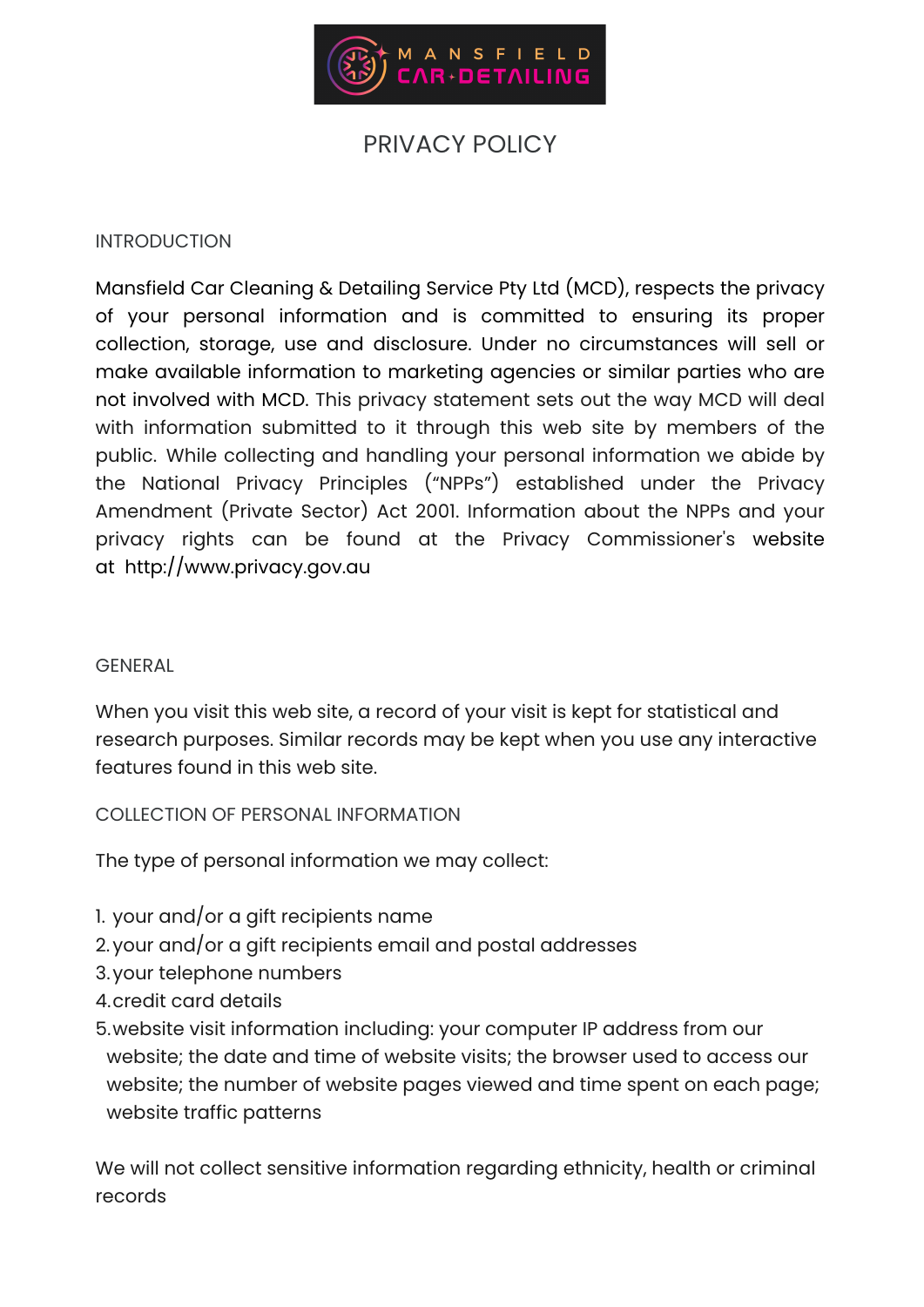We may collect your personal information in these ways:

- 1. in any discussions we have with you whether in person or by telephone
- 2.through our website or email server
- 3.through customer feedback and survey forms

With your consent, we may use the information you provide:

- 1. to arrange for the fulfillment of services
- 2.to send you information and updates about new products, services, opportunities or promotions
- 3.to compose diagnostic and statistical information for our computer network
- 4.to evaluate and improve the effectiveness of our website

# THIRD PARTY

The information you provide will not be released to any third party without your consent which may be given during the registration process, or at any time afterwards, unless MCD is compelled to do so by law. There may be links that will let you leave the Site. The use of information and/or privacy provided by the operator of a linked site as to any information you provide in accessing a linked site is in no way subject to this Privacy Policy. MCD takes no responsibility for any privacy policies or practices of any web sites accessible from the site, whether such practices conform to privacy policies of those sites.

# ACCESS + CORRECTION

If you become aware or believe at any time that information we hold about you is inaccurate, incomplete or outdated, you may contact us by any of the methods set out below and provide us with evidence of the inaccuracy and if we agree that the information requires correcting we will take all reasonable steps to correct the information. In most cases, you are entitled to access your personal information. We will try to respond to any request for access within four weeks, depending on the complexity of the information or the request. Under the NPPs, access can be denied in certain circumstances; we will give you our reasons for denying access if we do so. If the request is complex or time consuming, we may charge a fee for giving you access.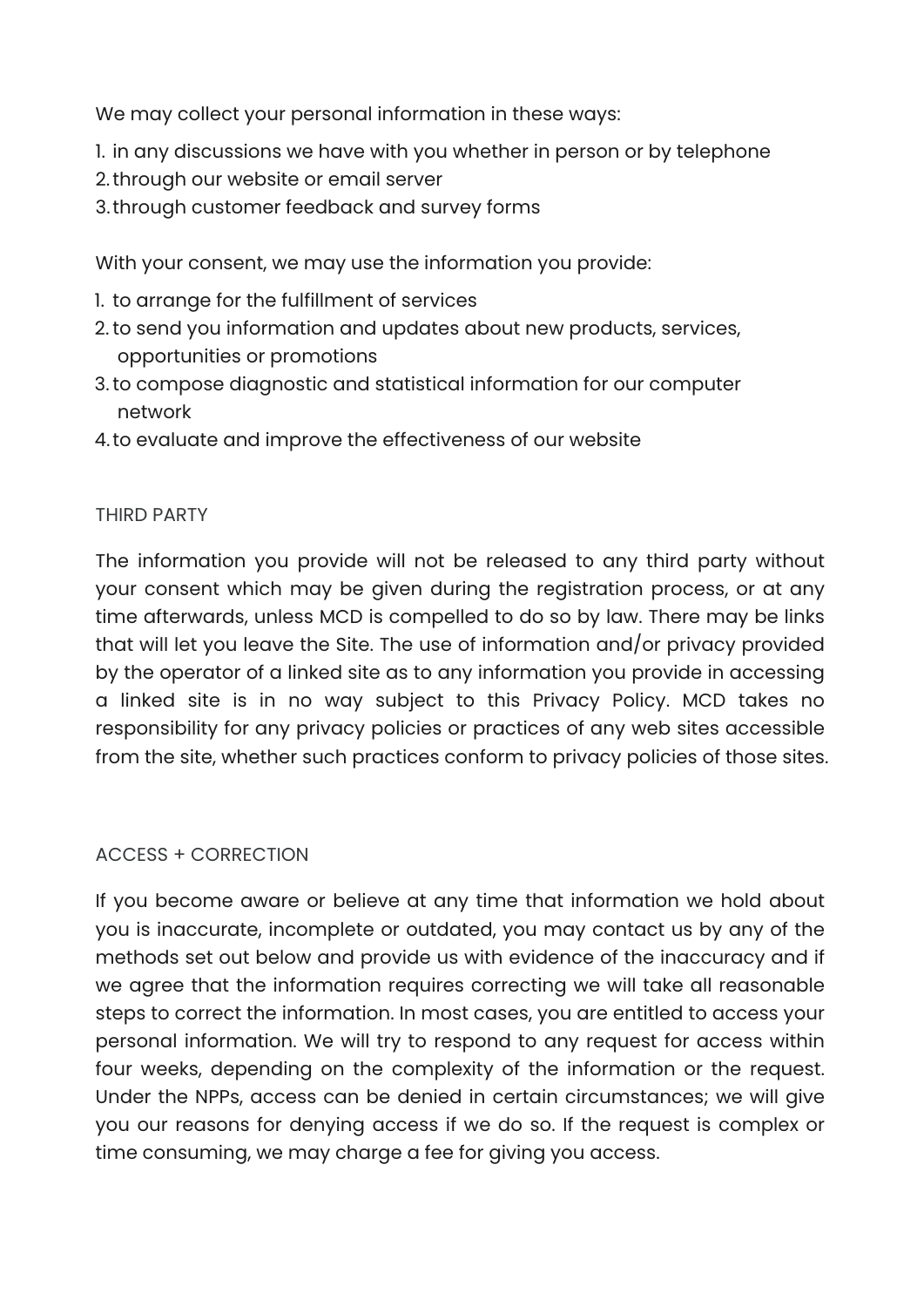# SSL & HTTPS

Our website is SSL certified, allowing you to view our site over an HTTPS connection. Hyper Text Transfer Protocol Secure (HTTPS) is the secure protocol through which your browser communicates with sites. When using HTTP sites, any data that is transferred can potentially be accessed or manipulated by attackers. However, when using HTTPS sites, data is encrypted and authenticated and therefore secured.

# **COOKIES**

Our web site uses cookies which allow us to identify your browser while you are using our site. Cookies allow us to track usage patterns so that we can measure the level of interest in various areas of our site. They do not enable us to identify you. Most web browsers are set up to accept cookies. You can reset your browser to refuse all cookies or to receive a warning message with each cookie which you can then refuse by turning it off in your browser. Your internet service provider should be able to assist you to set your preferences. Unless you provide an e-mail address during your visit to our website, we cannot identify you.

# INFORMATION SECURITY

We treat your personal information at all times as confidential. All paper files are stored in lockable cabinets which are locked out of hours. The office is manned at all times during office hours. Out of hours access to our premises is controlled by allowing only authorized personnel to enter. All electronically held information is protected using industry standard firewalls and access passwords on each computer.

# COMPLAINTS PROCESS

If you have a complaint about our treatment of your personal information, you should contact us by any of the methods set out below. Depending on the complexity of your complaint, we will consider and respond to it within 40 days. We will use our best endeavours to resolve any complaint to your satisfaction. However, if you are not satisfied with our response, you are entitled to contact the Office of the Privacy Commissioner who may investigate your complaint further.